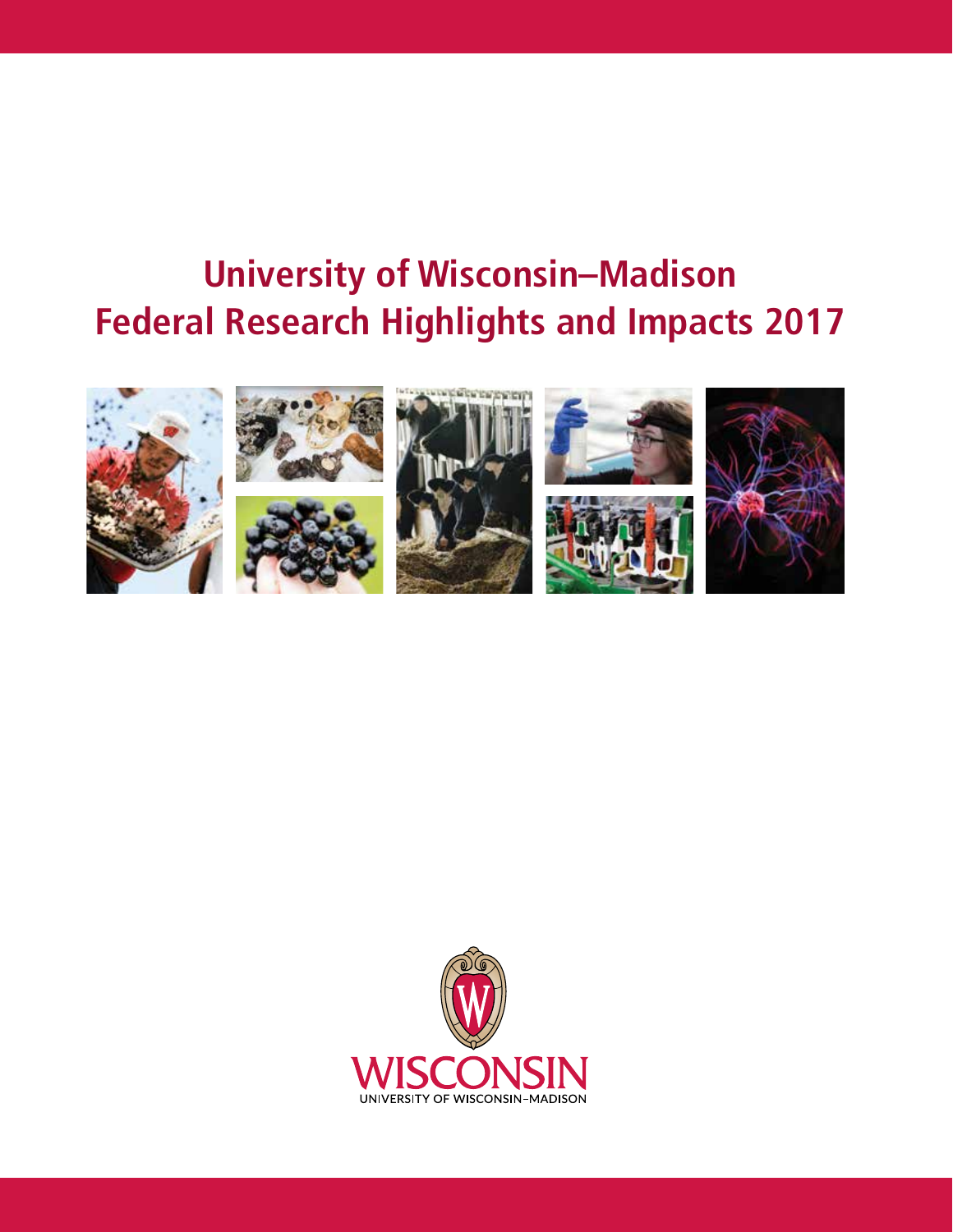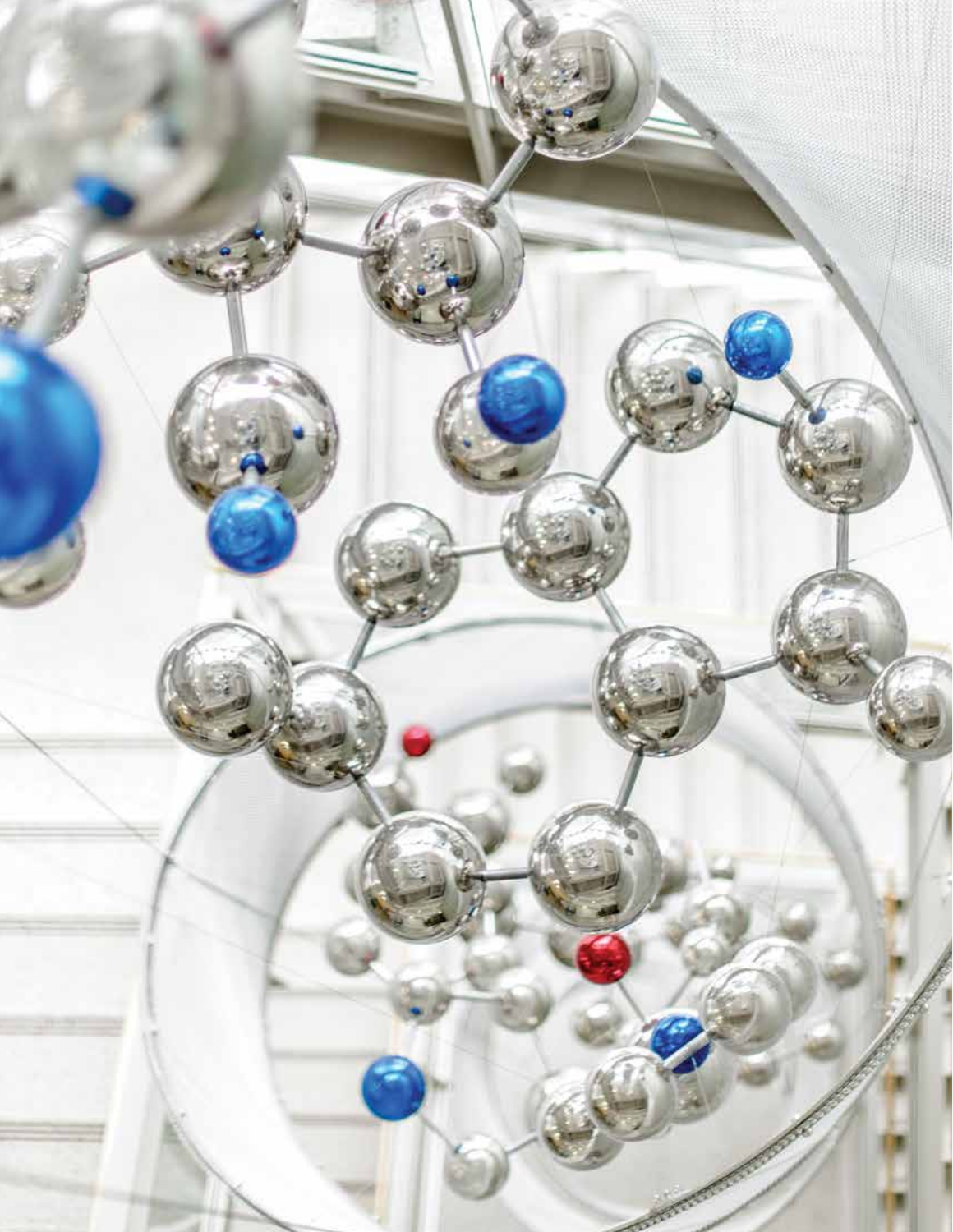# University of Wisconsin–Madison Federal Research Highlights and Impacts 2017

Since opening our doors in 1849, the University of Wisconsin–Madison campus has guided students to think critically in their search for knowledge. UW–Madison is the flagship university of the UW System, and we are among the most prolific research institutions in the world. Every day, our students receive instruction from world-class faculty members and solve real-world problems. And with the Wisconsin Idea as our guiding principle, we're not only changing the 936 acres we call home—Badgers are also creating a better future for Wisconsin, the nation, and the world. We are continually moving forward in our goal to make a positive and lasting impact through all our initiatives.

As a global leader in research, it is imperative that we continue to find new and better ways to do things. In an ever-changing environment, we need to meet today's challenges and advance the opportunities of tomorrow. One of our guiding principles is to contribute to improving lives around the world and providing solutions for the global problems our society faces. Through the support of our alumni and friends, UW–Madison is a consistent leader in cutting-edge research breakthroughs.

The federal government plays an important role in our research investment. This brochure provides highlights of just some of the countless ways UW–Madison researchers leverage their federal investment every day to solve pressing problems, improve and enhance health outcomes, provide individual enrichment, grow the economy, and strengthen our nation's security. However, our advancements may slow if our country does not continue to support research and invest in higher education that fuels innovative ideas and economic prosperity for decades to come.

In the pages that follow, you will learn about some of the ways UW–Madison research is making a difference—from the Medical Sciences Center on campus, all the way to the South Pole. All of us at UW–Madison are committed to this vision of advancing science and improving lives for everyone, and we know that because of our advancements to date our most innovative years lie ahead. Through the ongoing support of leaders across the nation, we can go on delivering the solutions that have and will continue to make a meaningful impact for people at home and throughout the world.

We encourage you to contact the Office of Research and Graduate Education or the Office of Federal Relations with questions or requests for additional information about any of the projects included in this document or other federally funded research taking place on our campus.

Michael Lenn **Michael Lenn** Marsha Mailick

Marka Mailich

Director, Office of Federal Relations Vice Chancellor for Research and Graduate Education 202-507-6136, michael.lenn@wisc.edu 608-262-1044, marsha.mailick@wisc.edu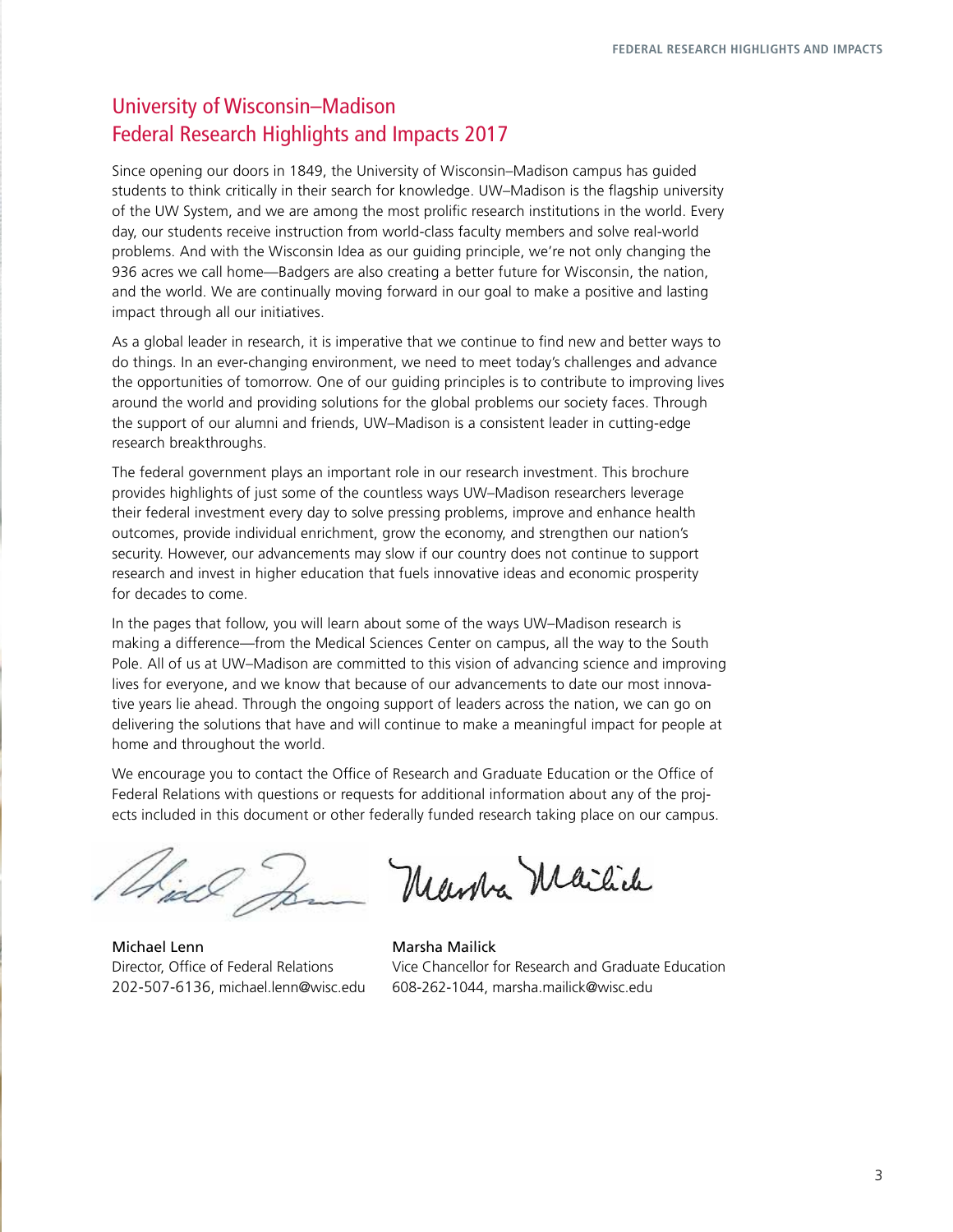# Revenue Sources

The largest portion of the university's budget, approximately \$884 million, or 30 percent, is from the federal government. Most of this is competitively awarded to UW–Madison for specific research projects and supports research time for faculty, staff, and students as well as research facilities.



# Sources of Federal Research Funding

UW–Madison receives federal research awards from many federal agencies including the Department of Health and Human Services, the National Science Foundation, and the Department of Energy. For more than two decades, the university has ranked in the top six annually in total research dollars among all academic institutions in the country. In fiscal year 2015, UW–Madison spent approximately \$1.1 billion from the federal government and private sources for research. Federal research dollars have declined nationally in recent years due to federal budget cuts, leading to a decline in federal dollars at UW–Madison. These federal research dollars are awarded competitively for specific projects and require faculty to be entrepreneurial in applying and competing with researchers around the country for funds.



**Funding allocation by specific federal agencies for research projects at UW–Madison**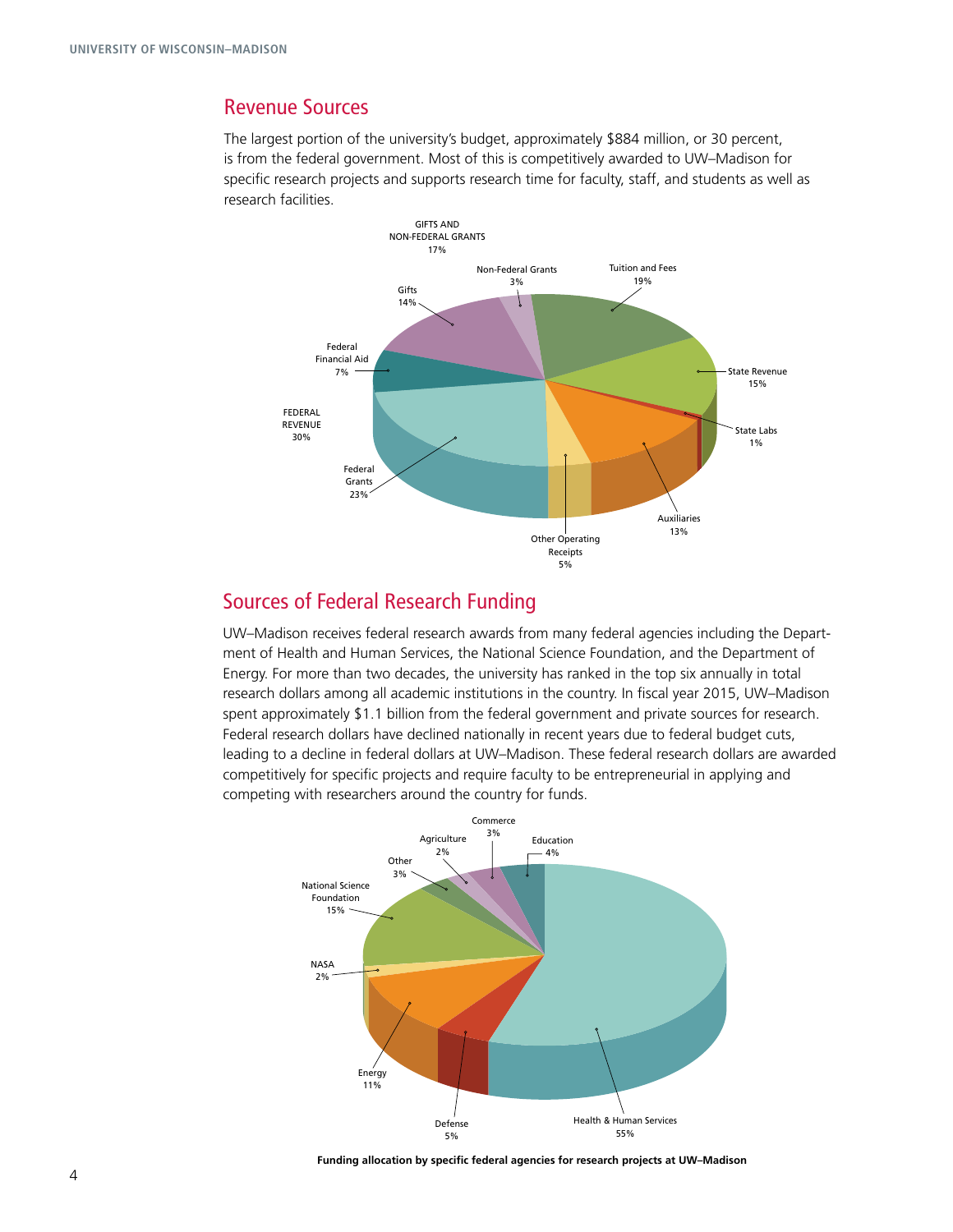# Distribution of Federal Research Funds

Faculty and staff across the university – in agriculture, life sciences, engineering, business, education, social sciences, arts and humanities – compete for research dollars, which help make UW–Madison a premier public research institution.



This research fuels economic growth and development through the creation of related spin-off companies combined with the money spent throughout the state of Wisconsin to support the research infrastructure. The global research reputation of UW–Madison attracts businesses and generates new start-up companies.



A 2015 study by NorthStar Consulting found that for every state taxpayer dollar spent on UW–Madison, the university generates \$24 for the state economy, accounting for \$15 billion annually in economic impact statewide.

UW–Madison, UW Hospital and Clinics, and the university's affiliated organizations and startup companies support 193,310 Wisconsin jobs and generate more than \$847.5 million annually in state and local tax revenue, according to the NorthStar study.

formation of at least 362 startup companies in Wisconsin, according to NorthStar. The startup companies support more than 24,972 jobs and contribute approximately \$2.3 billion annually to the Wisconsin economy.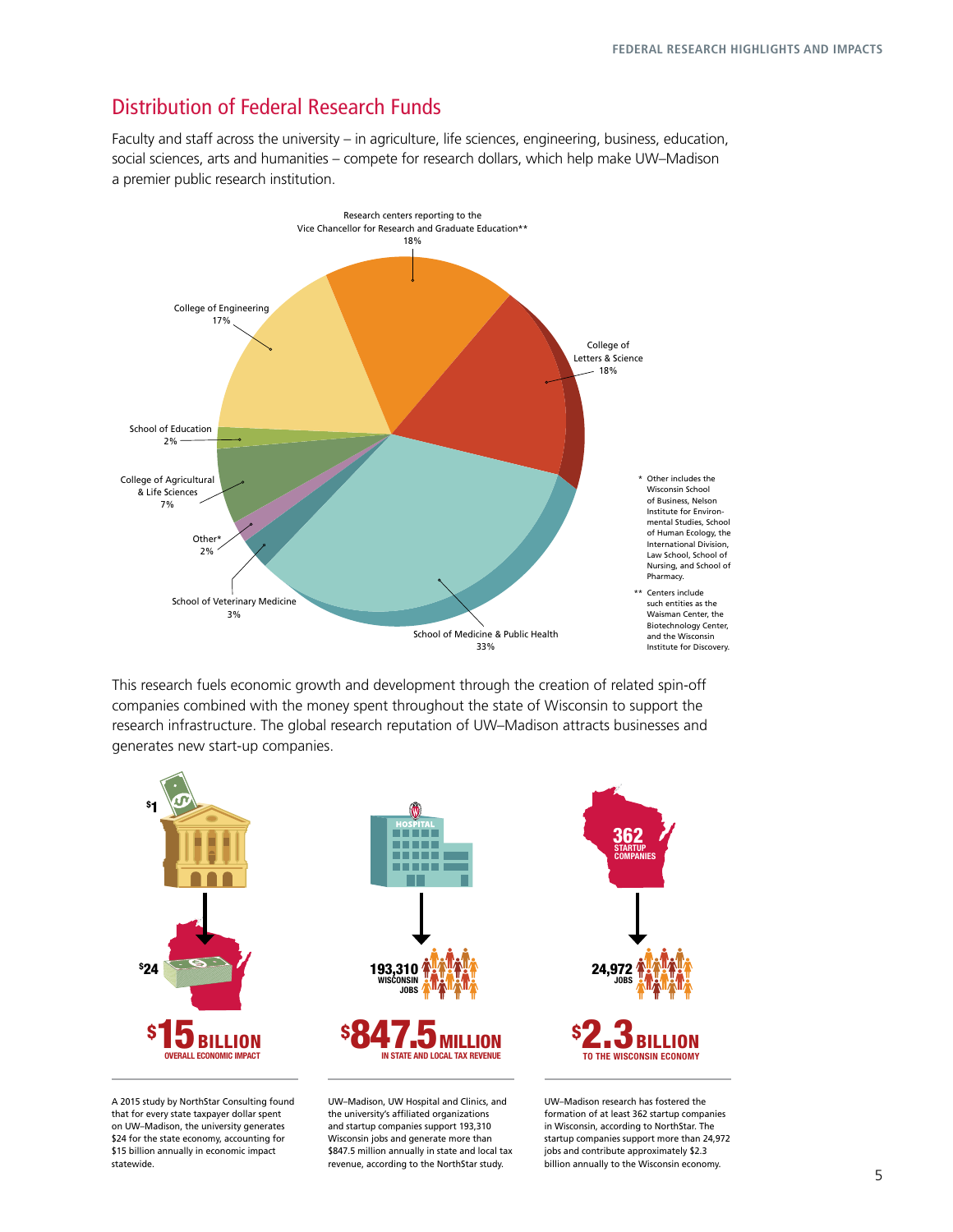**Endothilial cells engineered from iPS stem cells are essential building blocks in the vascular engineering** 

**project.** 

# HUMAN HEALTH

UW–Madison received \$325.5 million in federal research awards from the U.S. Department of Health and Human Services (2015–16).

#### **United States Department of Health and Human Services**

#### **National Institutes of Health**

**Morgridge Institute for Research**



**Investigating Tissue-Engineered Arteries for Transplants:** Researchers are looking to address both the engineering and biomedical hurdles of creating artery "banks" available for cardiovascular surgery that could transform treatment of many common heart and vascular ailments. If successful, patients needing bypass surgeries would benefit from a better source for arteries. Currently, replacement tissue comes from another part of the patient's body, and suitable tissue can't be found for many patients. Synthetic alternatives available today also fail at a high rate. The promising alternative is to create tissue with cells banked from a unique population of people who are genetically

compatible donors, based on rare alleles that circumvent rejection.

#### **Stem Cell and Regenerative Medicine Center**

**Stem Cell 'Heart Patch' Moves Closer to Clinic:** The promise of stem cells to treat cardiovascular disease may soon be a step closer to clinical application as scientists seek to perfect and test three-dimensional "heart patches" in a large animal model — the last big hurdle before trials in human patients. In theory, the heart patches, which are engineered tissue composed of the several different types of cells that make up heart muscle, would be implanted to replace diseased or damaged tissue. If successful, these heart patches would perform all the functions of healthy, beating heart muscle. Treating diseased hearts by implanting healthy, lab-grown cells to replace damaged tissue has been an aspiration of stem cell biologists since all-purpose human stem cells were first derived and cultured at UW–Madison in 1998.

**The atomic resolution structure of a strain of rhinovirus C (rhinovirus C15a), the surface of the virus particle.**

#### **Institute for Molecular Virology**

#### **Solving the Cold Virus Structure Linked to Childhood**

**Asthma:** The atomic structure of an elusive cold virus linked to severe asthma and respiratory infections in children has been solved by a team of researchers at UW–Madison and Purdue University. These findings will provide the foundation for future antiviral drug and vaccine development against the *rhinovirus C* virus which is resistant to current antiviral drugs, and no vaccines exist. It was discovered just 10 years ago and health experts believe it is responsible for 50 to 85 percent of all childhood hospitalizations for asthma.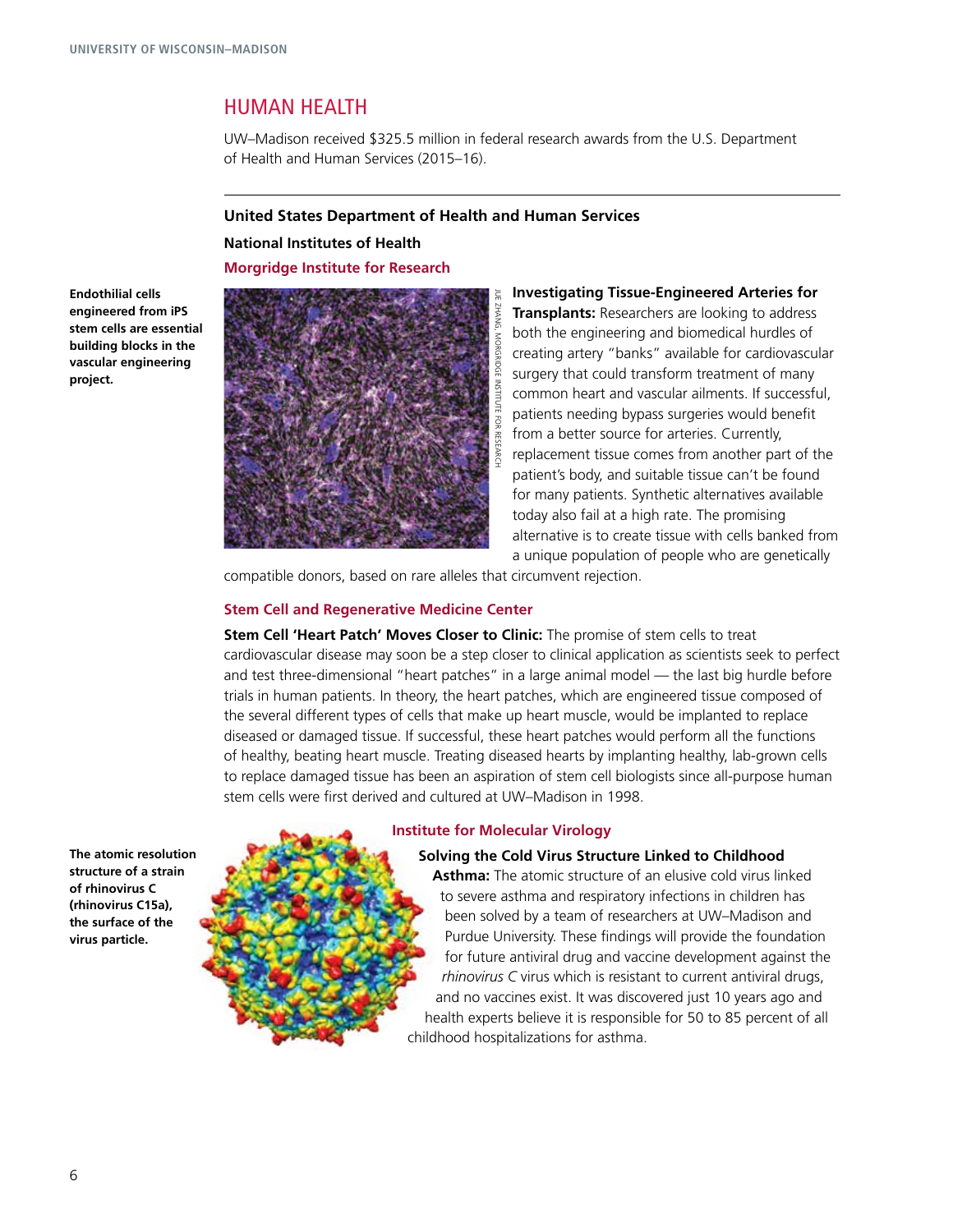

**A strain of** *Aedes aegypti* **mosquitoes feed from a membrane of blood in Matthew Aliota's research lab insectary.** 

#### **UW–Madison School of Veterinary Medicine**

**Finding a Solution to Stop the Spread of Zika and Chikugunya Viruses:** UW–Madison researchers confirmed that a benign bacterium called *Wolbachia pipientis* could completely block transmission of Zika virus in *Aedes aegypti*, the mosquito species responsible for passing the virus to humans. The bacteria could present a novel biological control mechanism in aiding efforts to stop the spread of Zika virus. Another team of researchers led by UW–Madison faculty have already released mosquitoes harboring the *Wolbachia* bacterium in pilot studies in Colombia, Brazil, Australia, Vietnam, and Indonesia to help control the spread of dengue virus. An important feature of *Wolbachia* is that it is self-sustainable, making it a very low-cost approach for controlling mosquito-borne viral diseases that are affecting many tropical countries around the world.

#### **UW–Madison School of Veterinary Medicine**

**New Strategy for Precise Seasonal Flu Vaccines:** Researchers have developed a novel strategy to predict the antigenic evolution of circulating influenza viruses and give scientists the ability to more precisely anticipate seasonal flu strains. This strategy would foster a closer match for the so-called "vaccine viruses" used to create the world's vaccine supply. The approach used enabled the researchers to assemble the 2014 flu virus before the onset of the epidemic,



which was the first demonstration that one could accurately anticipate in the lab future seasonal influenza strains. The developed mapping identifies clusters of viruses featuring novel mutations that, according to the study, can effectively predict the molecular characteristics of the next seasonal influenza virus. Such a prediction could then be used to more effectively develop the vaccine virus stockpiles that the world needs each flu season.

**A student receives an influenza vaccination from a University Health Services nurse during a clinic held at the Southeast Recreational Facility in December 2009.**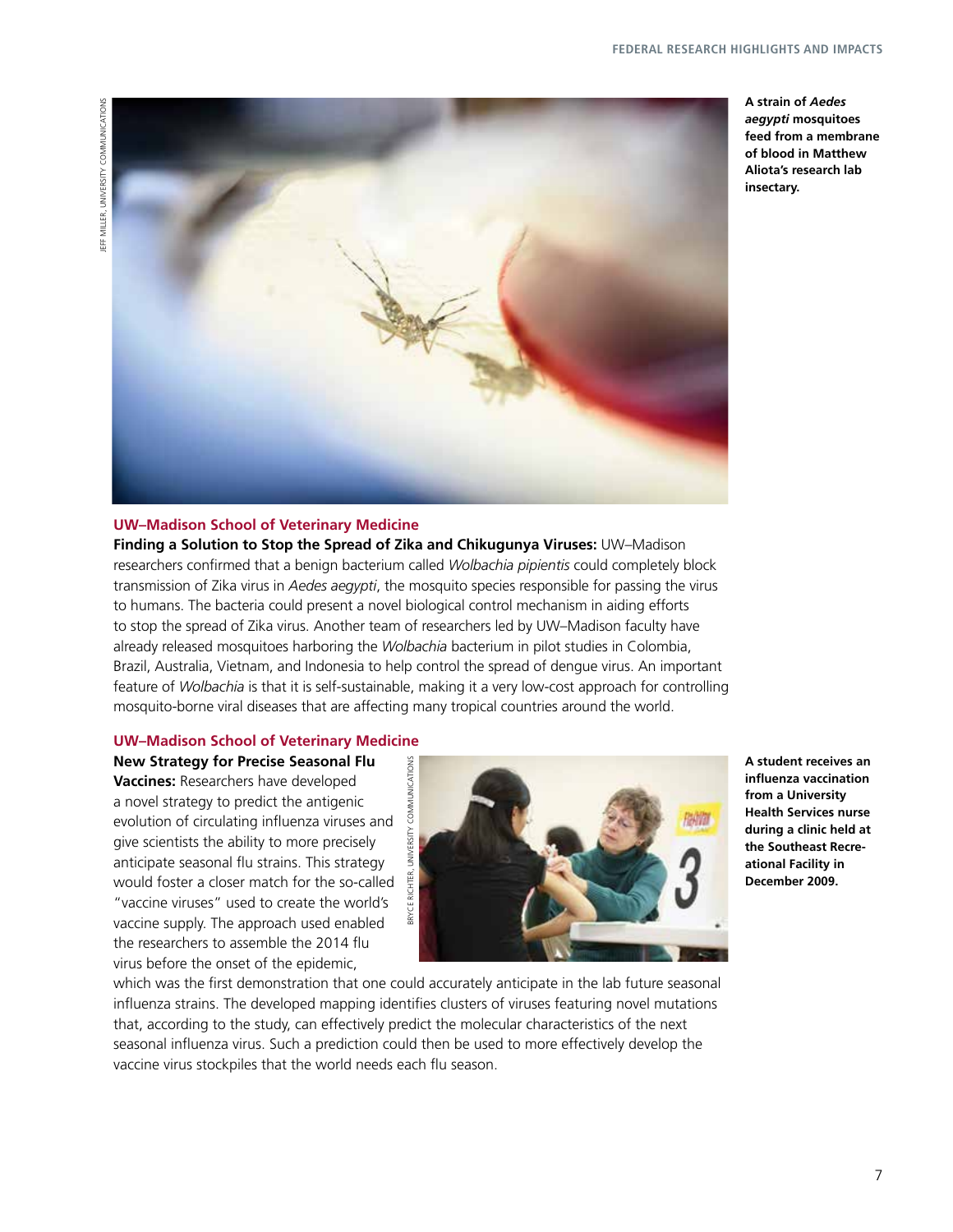**Cells from a bone cancer caused by a histone mutation are brown if they contain the mutation (left). Purple cells are intact, without the mutation (right).**



**UW–Madison School of Medicine and Public Health & Wisconsin Institute for Discovery**

**Gene Regulatory Mutation Linked to Rare Childhood Cancer:** A single defect in a gene that codes for a histone — a "spool" that wraps idle  $DNA$  — is linked to pediatric cancers, according to a study by UW–Madison faculty. Unlike most cancers that require multiple hits, researchers found that this particular mutation can form a tumor all by itself, demonstrating the extraordinary power of the histone mutation. This new study focused on the K36 mutation, which blocks the specialization in the type of stem cell that can form cartilage, bone, and fat. When the researchers inserted that mutation into mice, the result was an undifferentiated pediatric sarcoma (cancer of connective tissue). With colleagues from Rockefeller and McGill Universities, UW– Madison also screened human tissues from undifferentiated sarcomas and saw the same K36 mutation in 20 percent of the samples. The enzymes affected by histone mutations have been implicated in many common cancers, and basic knowledge of this specific cancer is essential for starting drug testing that may lead to keeping the mutant histone from inhibiting this enzyme.

# FOOD AND AGRICUTLURE

UW–Madison received \$14 million in federal research awards from the U.S. Department of Agriculture (2015–16).

#### **United States Department of Agriculture**

#### **UW–Madison College of Agricultural and Life Sciences**

**Happy Hormone's Calcium Connection May Make Cows and Humans Healthier:** Serotonin is best known for eliciting feelings of happiness in the human brain, but UW–Madison scientists have found the hormone plays a role in milk production in dairy cows — and may have health implications for breastfeeding women. The study shows that increased serotonin levels lead to increased calcium levels, albeit in different places in different dairy cow breeds. While yielding healthier cows is a worthy result, the understanding of the link between serotonin and calcium may also improve the health of breastfeeding women. Up to 30 percent of pregnant and lactating women treat depression symptoms with drugs called selective serotonin reuptake inhibitors, which increase circulating serotonin levels. This work in dairy cows suggests that the higher levels of serotonin would increase circulating calcium, calcium that would otherwise be strengthening bones. While this provides benefits for treating milk fever in cows, in humans it causes concern about bone loss. Fortunately, this research on a different disease in another species helps to explain bone loss and uncover possible treatments.

8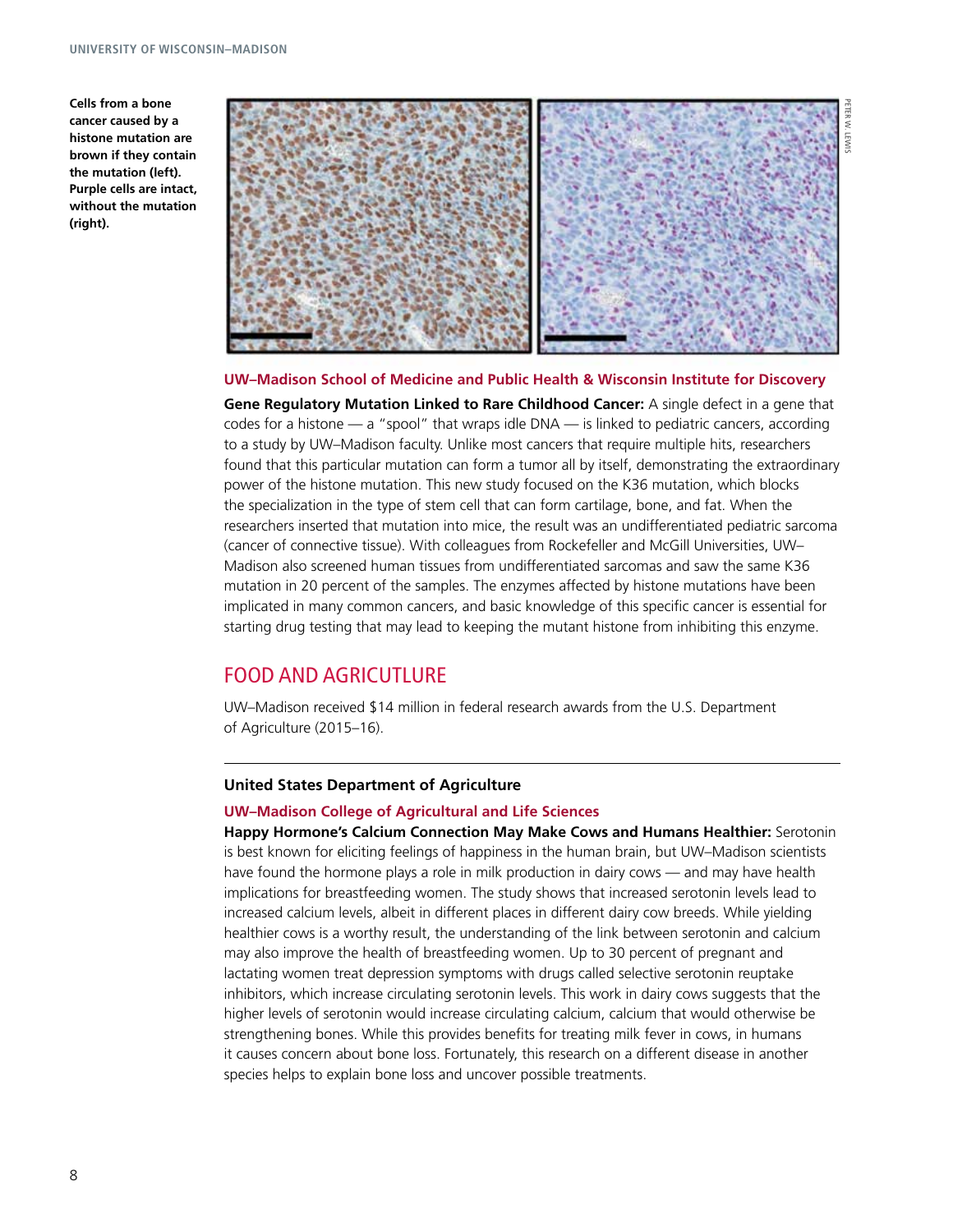## **UW–Madison College of Agricultural and Life Sciences**

**Discovering Nematode Resistance in Soybeans:** A NIFA-funded research team uncovered the molecular mechanism of a very widely used soybean trait for cyst nematode resistance, the most economically damaging soybean disease. The team discovered that resistant soybeans have both resistance-conferring (mutant) and standard genes encoding this protein. The version of the



**Soybean cyst nematodes in soybean root.**

protein that impairs normal cell function becomes more abundant at soybean cyst nematode feeding sites, preventing nematode growth. Meanwhile, the normally functioning version of the protein dominates throughout the rest of the plant, enabling normal cell function and plant growth. The findings of the study will be useful in developing soybean varieties with increased resistance to cyst nematode resistances.

#### **National Science Foundation**

#### **UW–Madison Center for Limnology**

**Report Reveals a Big Dependence on Freshwater Fish for Global Food Security:** Freshwater fish play a surprisingly crucial role in feeding some of the world's most vulnerable people, according to a UW–Madison study. Many people in poor nations do not get much animal protein to eat, and freshwater fish provide protein for the nutritional equivalent of 158 million people around the world. By creating a



map of the world's fisheries that documents where people catch freshwater fish at the highest rates and then linking it to data about fish biodiversity, ecosystem health, and human nutrition and socioeconomics, the researchers hope the study helps put freshwater fish on the radar for decision makers around the globe.

# ECONOMIC DEVELOPMENT

#### **U.S. Department of the Treasury**

### **UW–Madison School of Human Ecology**

**Borrow\$mart—A Field Study of an Online Financial Capability Tool's Effects on the Schooling and Financing Decisions of Private-Sector College Students:** This project studies the role of online financial counseling for college students who are at high risk of problems in the student loan market. Borrow\$mart will yield new insights into strategies for using technologybased tools to assist people in making more informed choices regarding higher education financing and student loan debt. The main goal is to increase college student retention and graduation rates.

**The Pak Mun Dam in northeastern Thailand was considered one of the most destructive dam projects. Each year, the government opens the dam for four months to allow migratory fish upstream to spawn, but regional fishermen report continual declines in the number of fish.**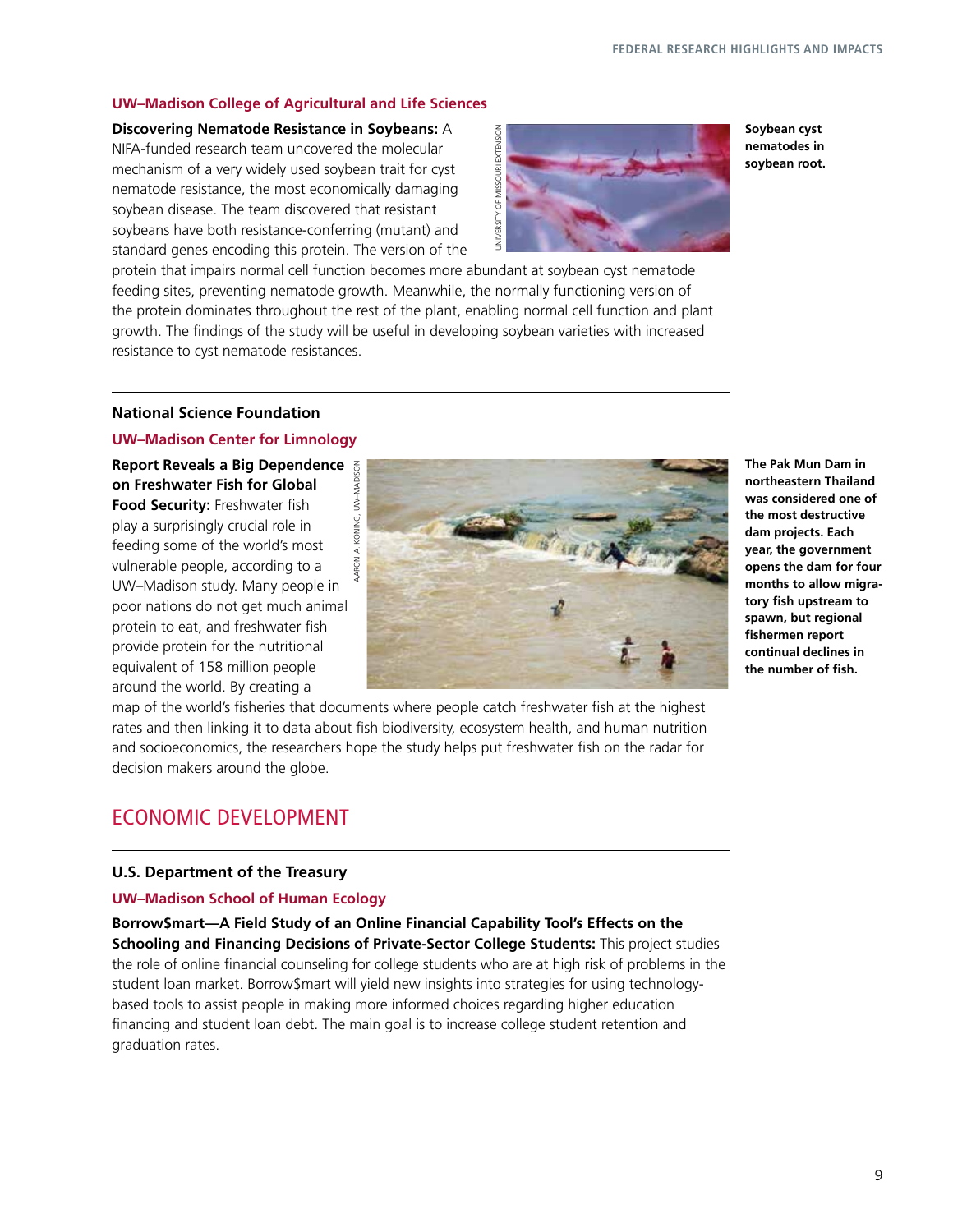## **U.S. Department of Energy UW–Madison College of Engineering**

**BRP/Evinrude engineers used KIVA, an open-source software under steady development at the UW–Madison Engine Research Center, to maximize the performance of a new high-powered motor.**



# **UW–Madison Software Helps Build New High-Power Evinrude Outboard**

**Motor:** To understand what happens inside the cylinder of an outboard motor running at 5500 rpm, BRP/Evinrude got some help from an unlikely source: software code originally written to understand the motion of air after an atomic bomb explosion. The physics of fluid flow are applicable in both cases, according to the UW–

Madison mechanical engineers who helped repurpose the code written by the weapons group at Los Alamos National Laboratory for the auto industry. The result became the basis for a software package called KIVA that predicts and explains the highly complex events inside an engine's cylinder, allowing designers to reach the "sweet spot" of high power, good fuel economy, and low emissions.

When BRP/Evinrude, a venerable Wisconsin manufacturer with 700 employees that is now a division of BRP Inc., embarked on a total redesign of its flagship high-power outboards, it took an entirely different approach: designing in silico rather than metal prototypes. The process relied on KIVA, open-source software that has been under steady development at the UW–Madison Engine Research Center. The result is Evinrude's E-TEC G2 engines, their second generation of twocycles using fuel injection, but their first to be designed in silico thanks to KIVA software. KIVA's computer modeling not only evaluates designs but also explains why models behave as they do, and it allows for hundreds of runs to explore potentially high-benefit, high-risk paths. Without KIVA, prototypes would be required at an immense cost that could sink the project.

#### **U.S. Department of Agriculture**

#### **UW–Madison College of Agricultural and Life Sciences**

**Dairy Pricing Research:** The UW Center for Cooperatives and the UW Center for Dairy Profitability are implementing a USDA grant program to research geographic pricing and competition in the dairy industry. The aim of this research is to determine the influences of distance, presence of cooperatives, and farm-level heterogeneity on milk prices. The program will develop a model to characterize and measure market power where cooperative and noncooperative buyers compete for farmers' output. By collecting farm-level price data, the team will be able to provide farmers with benchmark reports that compare prices between nearby farms.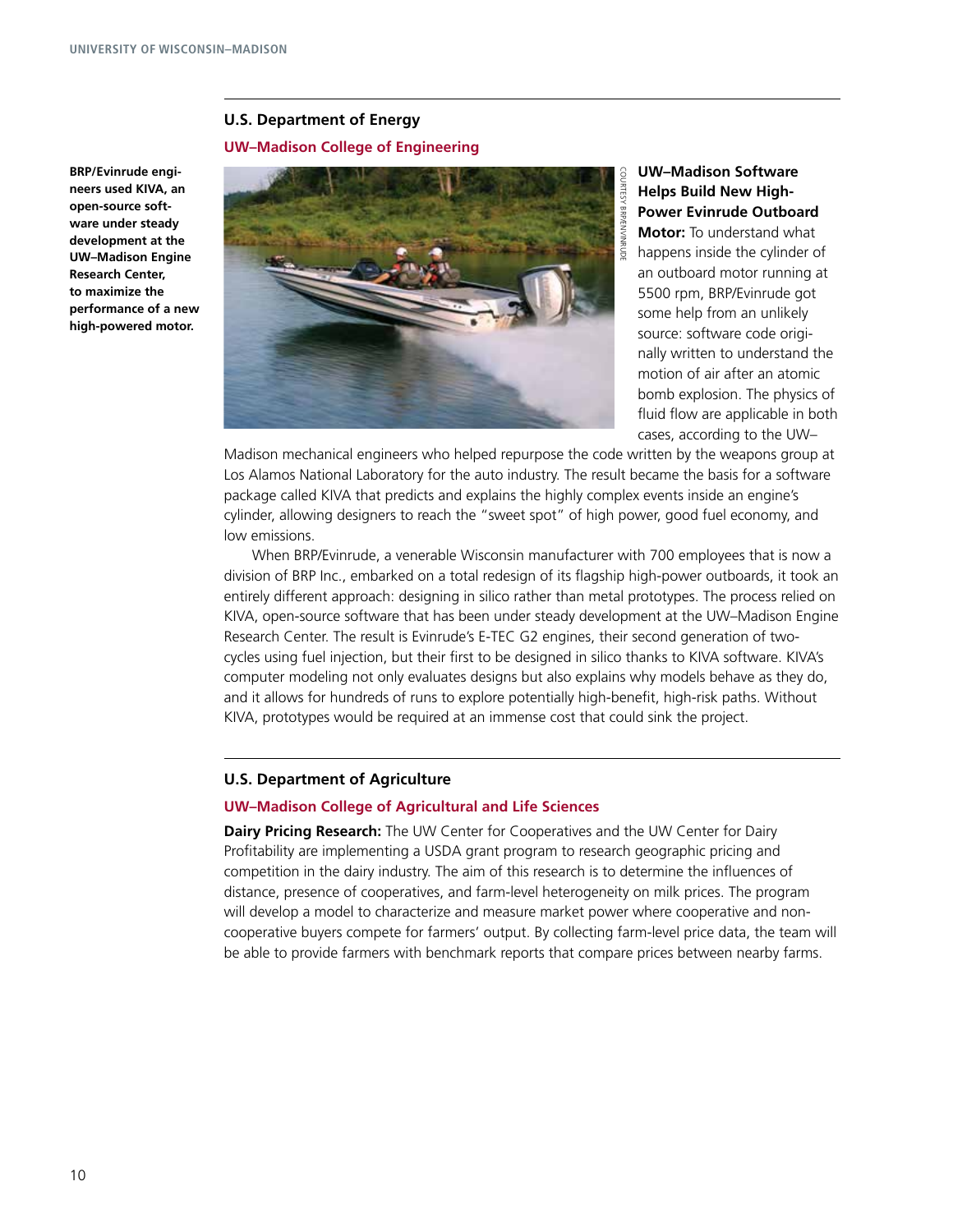# SCIENCE AND TECHNOLOGY

UW–Madison received \$88.7 million in federal research awards from the National Science Foundation (2015–16).

#### **National Science Foundation**

#### **UW–Madison College of Engineering**

**New Material Combines Useful, Typically Incompatible Properties:** Most materials are capable of being only one thing at a time, but a team of engineers and physicists have created an entirely new material in which completely contradictory properties can coexist. The compound is a polar metal. Through a new synthesis approach supported by computational modeling, the group made a crystal with multiple personalities: part polar, part metallic. The approach is an attempt to accelerate the discovery of multifunctional materials with unusual coexisting properties, paving the way to developing devices with the ability to perform simultaneous electrical, magnetic, and optical functions.

#### **IceCube**

**New Frontiers in Astronomy:** IceCube is a cubic-kilometer detector at the South Pole that records the interactions of nearly massless, subatomic particles called neutrinos. The search for very high-energy neutrinos started back in the 1960s, when they were proposed as ideal cosmic messengers to explore the extremes of the universe, bringing us information about environments such as black holes and neutron stars. IceCube was the first, and to date remains the only, detector to ever observe these astrophysical neutrinos. The results published by *Science* in November 2013 have been recognized as the start of a new era in astronomy.

IceCube was awarded the 2013 Breakthrough of the Year by *Physics World* and was also highlighted as one of the top science stories for that year by *Scientific American* and *Nature*. The IceCube Collaboration includes nearly 300 researchers from 48 institutions in 12 countries. The Wisconsin IceCube Particle Astrophysics Center (WIPAC) at UW–Madison operates the IceCube Neutrino Observatory and led the construction of the detector.

#### **UW–Madison College of Letters & Science**

#### **High-Throughput Computing Helps LIGO Confirm Einstein's Last Unproven Theory:**

From revealing the Higgs boson, among the smallest particles known to science, to detecting the impossibly massive astrophysics of black holes, the HTCondor High-Throughput Computing (HTC) software has proven indispensable to processing the vast and complex data produced by big international science. Computer scientists at UW–Madison pioneered these distributed high-throughput computing technologies over the last three decades. The announcement that scientists from the Laser Interferometer Gravitational-Wave Observatory (LIGO) unlocked the final door to Albert Einstein's Theory of Relativity — proof that gravitational waves produce ripples through space and time — has a rich back story involving HTCondor. Since 2004, HTCondor has been a core part of the data analysis effort of the project that includes more than 1,000 scientists from 80 institutions across 15 countries. By the numbers, more than 700 LIGO scientists have used HTCondor over the past 12 years to run complex data analysis workflows on computing resources scattered throughout the U.S. and Europe.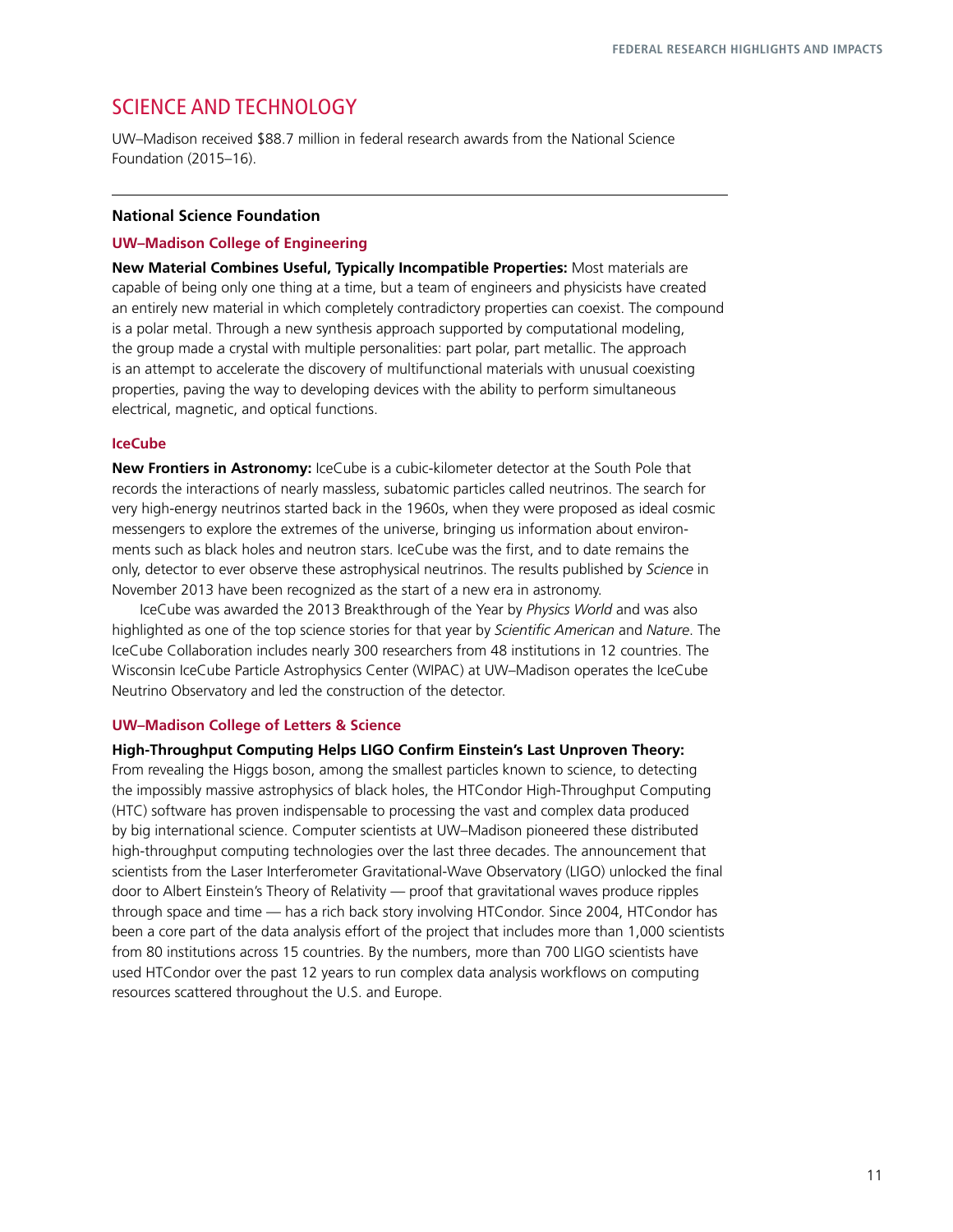# **U.S. Department of Defense — Air Force Office of Scientific Research UW–Madison College of Engineering**

**Fabricated in interlocking segments like a 3-D puzzle, these new integrated circuits could be used in wearable electronics that may allow health care staff to monitor patients remotely.**



**Fast, Stretchy Circuits Could Yield New Wave of Wearable Electronics:** A team of UW–Madison engineers has created the world's fastest, stretchable, wearable integrated circuits, an advance that could drive the Internet of Things and a much more connected, high-speed wireless world. The advance is a platform for manufacturers seeking to expand the capabilities and applications of wearable electronics including those with biomedical applications — particularly as they strive to develop devices that take advantage of a new generation of

wireless broadband technologies referred to as 5G. And, unlike other stretchable transmission lines, whose widths can approach 640 micrometers (or .64 millimeters), the researchers' new stretchable integrated circuits are just 25 micrometers (or .025 millimeters) thick. That's tiny enough to be highly effective in epidermal electronic systems (electronics that adhere to the skin like temporary tattoos). In an intensive care unit, epidermal electronic systems could allow health care staff to monitor patients remotely and wirelessly, increasing patient comfort by decreasing the customary tangle of cables and wires.

# DEFENSE AND NATIONAL SECURITY

UW–Madison received \$29.4 million in federal research awards from the U.S. Department of Defense (2015–16).

#### **Department of Defense, Office of Naval Research**

#### **UW–Madison College of Engineering**

**Antenna Design Turns Entire Vehicles into Broadcasting Equipment:** High-frequency antennas transmit radio waves across vast distances and even over mountain ranges using very little energy, making them ideal for military communications. These devices, however, have one big problem: In order to operate efficiently, they need to be extremely large in size. Instead of adding more bulk, UW–Madison engineers are working to improve the effectiveness of antennas by turning the military vehicles that carry them into transmitters — using the structures that support the antennas themselves to help broadcast signals. The team has already demonstrated a proof of principle using computer simulations and scale models of simple military platforms and is recruiting students to further develop practical applications.

**UW–Madison engineers built scale models of military platforms to test the efficiency of radio broadcasts. Heat maps of signal intensity indicate that the platforms transmit communications comparably to existing antennas.**

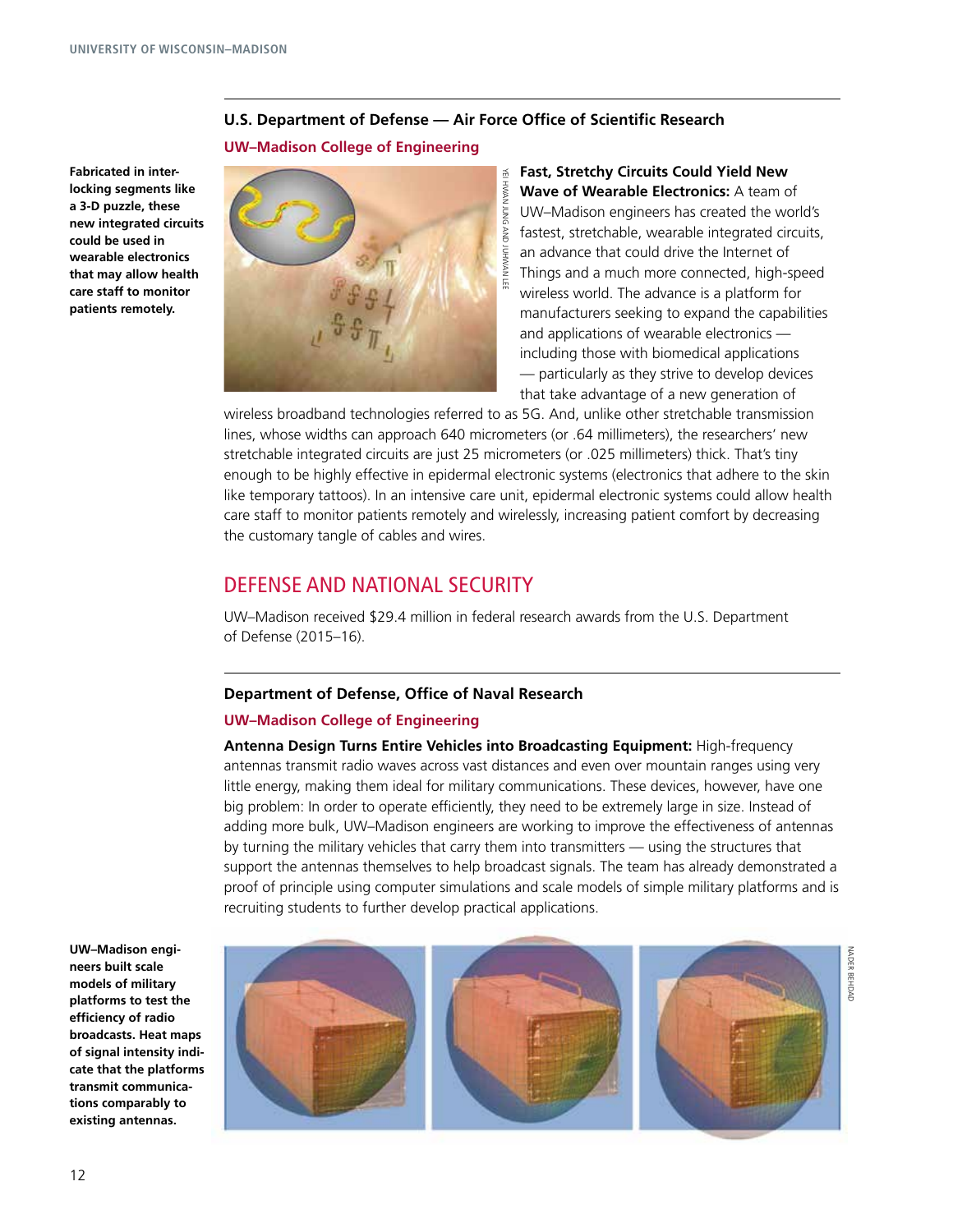# **National Institutes of Health**

# **UW–Madison College of Engineering**

**Fish-Eyed Lens Cuts Through the Dark:** Combining the best features of a lobster and an African fish, engineers have created an artificial eye that can see in the dark. The biologically inspired approach stands apart from other methods in its ability to improve the sensitivity of the imaging system through the lenses rather than the sensor component. This development could help searchand-rescue robots, bomb-diffusing robots, and laparoscopic surgical scopes by making dim surroundings seem bright as day.



**The ball-shaped, fingertip-sized artificial eye uses thousands of mirrors and a domed shape (image D) to concentrate scant light.**

# ENERGY AND NATURAL RESOURCES

UW–Madison received \$62.7 million in federal research awards from the U.S. Department of Energy (2015–16).

#### **United States Department of Energy**

#### **Wisconsin Energy Institute — Great Lakes Bioenergy Research Center**

**Chemistry Lessons from Bacteria May Improve Biofuel Production:** A new analysis of a group of bacteria called *Streptomyces* reveals the way some strains of the microbe of decaying plants develop advanced abilities to tear up cellulose. Researchers measured the relative abilities of more than 200 types of *Streptomyces* bacteria and were able to collect the genomes of more than 120 of those strains and identify the genes — and the ways in which key genes were expressed — that set strong cellulose degraders apart from poor ones. The successful *Streptomyces* strains ramp up production of certain enzymes, the proteins that do the cleaving and dissolving and picking apart of cellulose. These important enzymes and new groups of enzymes that have been identified may represent an improvement over current industrial processes and could make for a great boon to bioenergy production by introducing more efficient ways industry might mimic their abilities to make fuel from otherwise unusable plant material.



**The ability to break down the cellulose in plant material is rare in** *Streptomyces* **bacteria, except in strains that live alongside insects such as honeybees, leaf-cutter ants (pictured), and some beetles that eat or make use of the woody parts of plants.**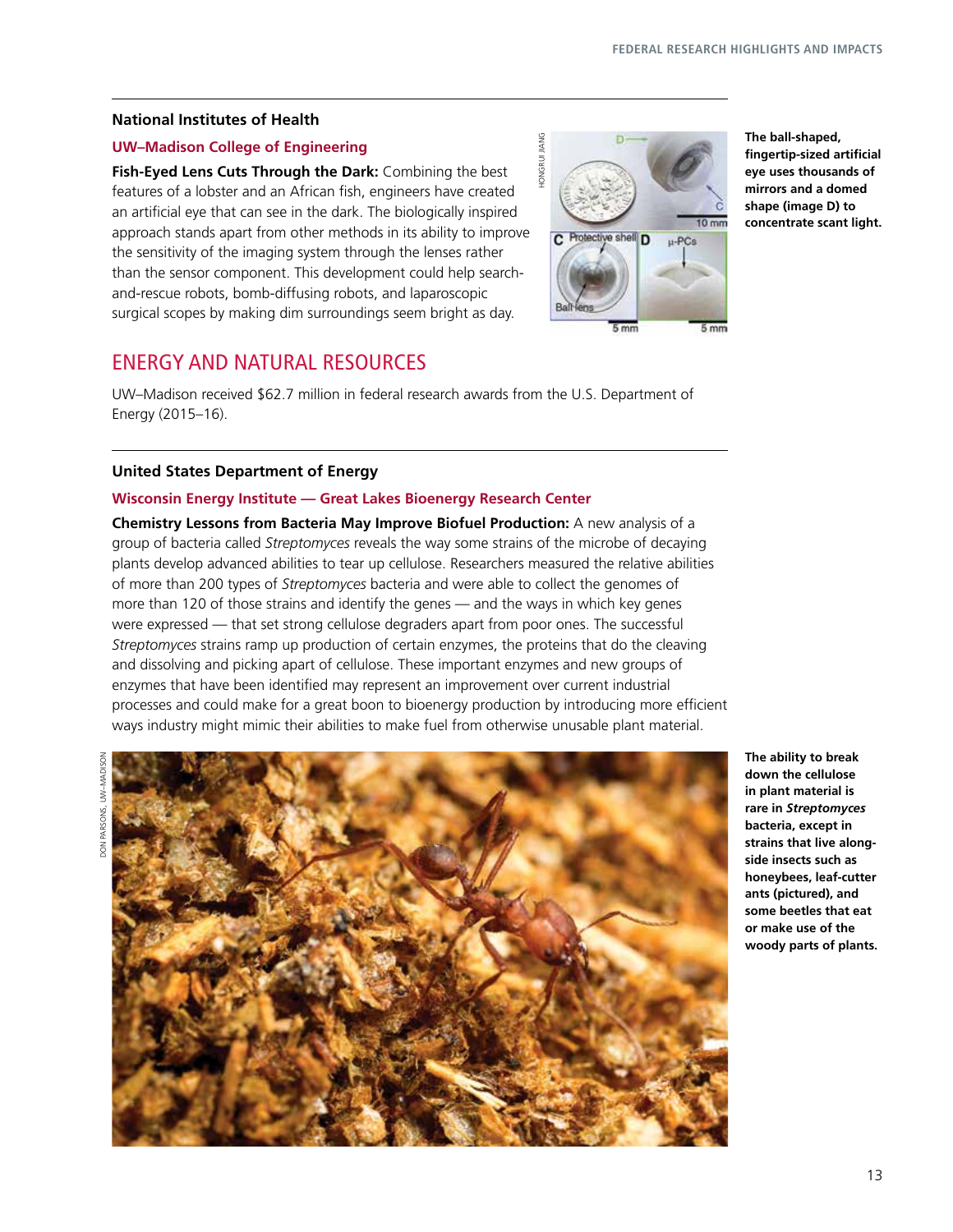**Great Lakes Bioenergy Research Center assistant research specialist Quinn Dickinson picks a colony of a new yeast strain that could reduce the cost of biofuels produced with ionic liquids.**



#### **Wisconsin Energy Institute — Great Lakes Bioenergy Research Center**

**New Method for Bio-Designing Yeast Could Improve Biofuel Production:** A researcher at the Great Lakes Bioenergy Research Center (GLBRC) has designed a new strain of yeast that could improve the efficiency of making fuel from cellulosic biomass such as switchgrass. Both the yeast strain and the method of its design could help overcome a significant bottleneck in the biofuels pipeline — namely, that the powerful solvents so good at breaking down biomass also sometimes hinder the next critical step of the process, fermentation. Engineering this new strain of yeast that is resistant to ionic liquids and does not require the removal of residual ionic liquid after deconstruction could lower the costs of making biofuels. However, the technique used to develop the new yeast strain, chemical genomics-guided bio-design, is equally novel, and rich in potential for future applications.

#### **United State Geological Survey**

#### **University of Wisconsin Aquatic Sciences Center**

**New Tool for Tracking Mercury:** Researchers around the world now have a new tool for determining the source of mercury contamination thanks to UW–Madison researchers. Researchers collected sediment samples from 58 locations around the Great Lakes for the project. They analyzed the samples for stable isotopes of mercury and used those chemical "fingerprints" to determine sources. They compared the mercury signatures in the lakes against those previously found in lake trout and burbot collected in Lakes Michigan, Superior and Ontario. The mercury fingerprinting tool can also help resource managers distinguish mercury deposited by past industrial practice, known as "legacy mercury," from newer sources. Over the two-year study, researchers found that in Lakes Superior and Huron, most mercury comes from the atmosphere. In Lakes Erie and Ontario, most mercury comes from industrial activity or runoff from the land surrounding the lakes and the other watershed sources. Lake Michigan is beset in general by relatively equal combinations of all three contributing sources: atmospheric, industrial, and watershed.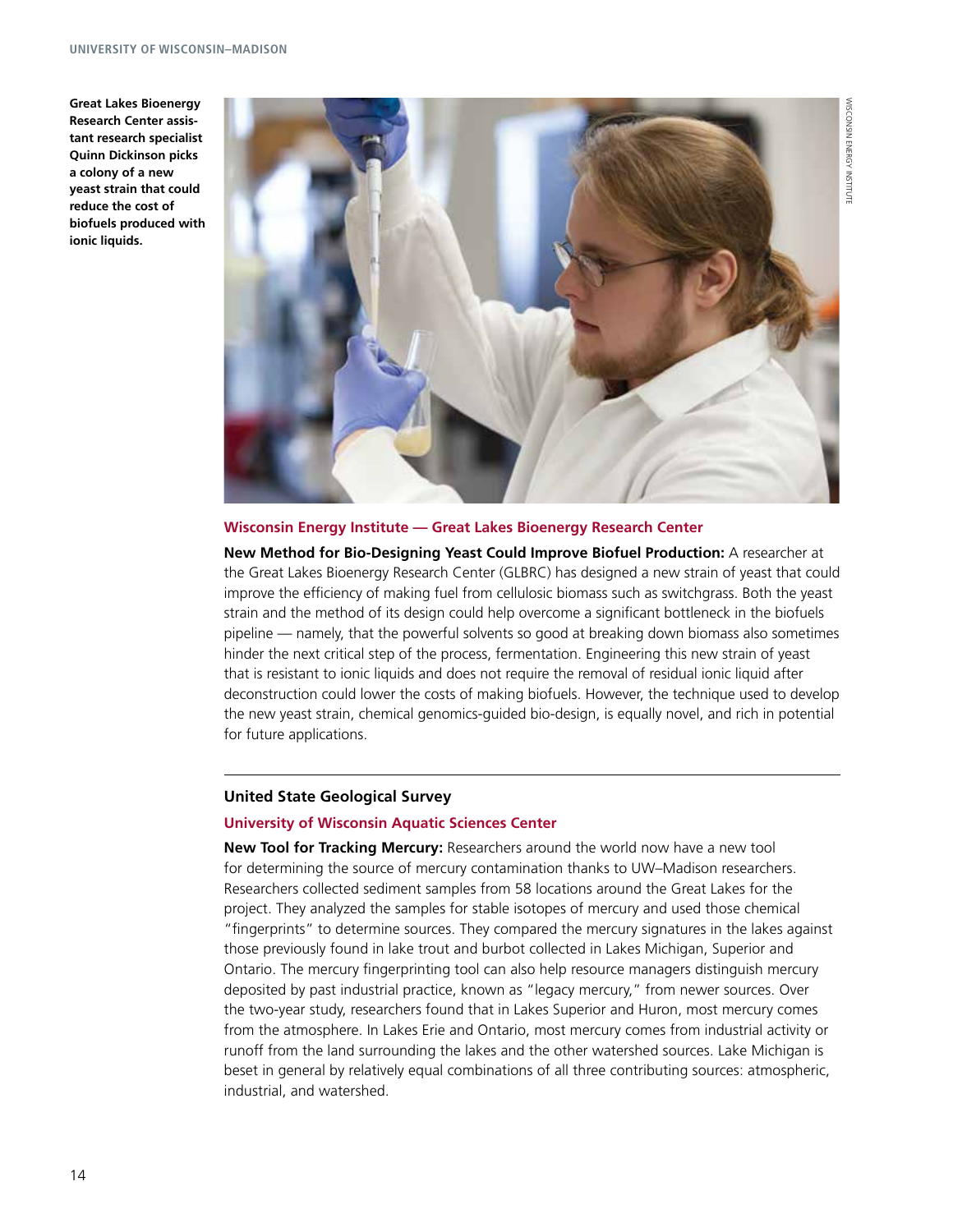# HUMANITIES AND ART

#### **National Endowment for the Humanities (NEH)**

#### **UW–Madison College of Letters & Science**

**Preserving Historic Recordings:** Thanks to an NEH grant, UW–Madison's Center for the Study of Upper Midwestern Cultures and the UW–Madison Mills Music Library are creating the digital preservation of a unique collection of historic sound recordings. This award will ensure that listeners today and in the future will be able to hear these rare fragments of Wisconsin and the Upper Midwest's musical past. More than 25 cultural traditions of Wisconsin and the Upper Midwest are captured on field



**Otto Rindlisbacher at the wheel, with Iva Rindlisbacher and other members of the Lumberjacks, c. 1930s. Rindlisbacher and his fellow musicians are among those forgotten voices of Wisconsin's cultural heritage to be digitally preserved and accessible.**

recordings, home recordings, and the earliest commercial recordings. Dating from 1900 to the 1980s, these 78 rpm discs, DATs, cassettes, and reels are fragile, deteriorating, or require obsolete and specialized equipment for playback.

## EDUCATION

UW–Madison received \$24.4 million in federal research awards from the U.S. Department of Education (2015–16).

#### **U.S. Department of Education**

#### **UW–Madison School of Education**

**Leading Education Research:** The Wisconsin Center for Education Research (WCER) remains highly successful in producing relevant, rigorous, and broadly applicable research findings with a focus on improving student performance and closing academic performance gaps, lowering barriers to school success and reducing behavioral problems, and creating the next generation of English language proficiency tests.

#### **National Endowment for the Humanities (NEH)**

#### **UW–Madison Continuing Studies**

**Creating a Pipeline to College for Economically Disadvantaged Children:** The UW–Madison Odyssey Project has received a challenge grant from NEH to help expand Odyssey Junior, a multigenerational approach to breaking the cycle of poverty through the transformative power of the humanities. The Odyssey Project has a 14-year track record of empowering adults near the poverty level to overcome adversity and achieve their dreams through higher education. It offers a two-semester humanities course that lets students rediscover the joy of learning while earning six credits from UW–Madison. With NEH funding, Odyssey Junior, which is open to children and grandchildren of Odyssey participants, will provide students with books and offer scholarships to programs that match their interests. The grant will also support the quarterly publication of a newsletter written by students.